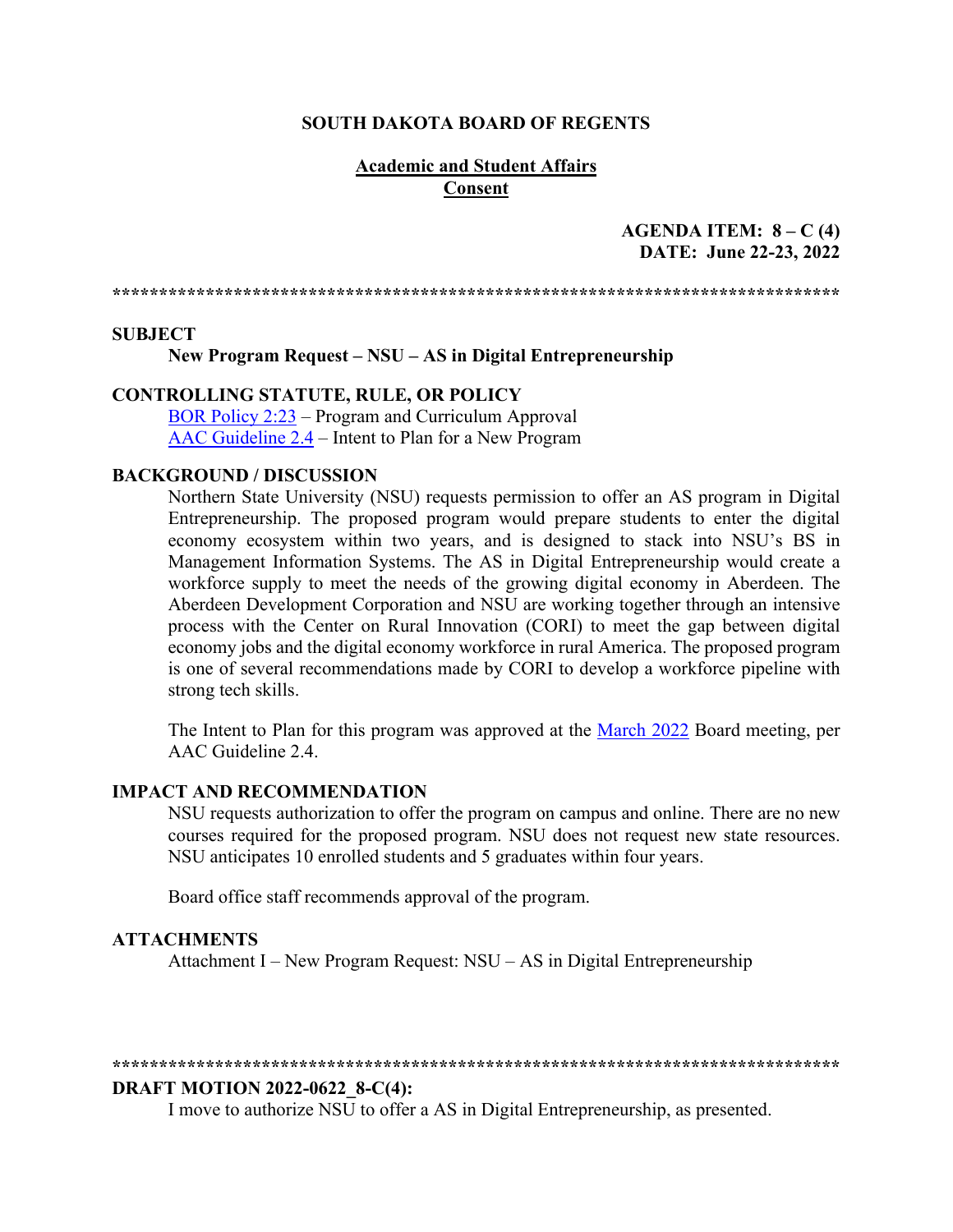

# **SOUTH DAKOTA BOARD OF REGENTS** ACADEMIC AFFAIRS FORMS

# New Undergraduate Degree Program

Use this form to propose a new undergraduate degree program. An undergraduate degree program includes a new major, a new degree, or both. The Board of Regents, Executive Director, and/or their designees may request additional information about the proposal. After the university President approves the proposal, submit a signed copy to the Executive Director through the system Chief Academic Officer. Only post the New Undergraduate Degree Program Form to the university website for review by other universities after approval by the Executive Director and Chief Academic Officer.

| <b>UNIVERSITY:</b>                                                                                                                                                                                                                                                                                         | <b>NSU</b>                                                    |
|------------------------------------------------------------------------------------------------------------------------------------------------------------------------------------------------------------------------------------------------------------------------------------------------------------|---------------------------------------------------------------|
| <b>MAJOR:</b>                                                                                                                                                                                                                                                                                              | <b>Digital Entrepreneurship</b>                               |
| <b>EXISTING OR NEW MAJOR(S):</b>                                                                                                                                                                                                                                                                           | <b>New</b>                                                    |
| <b>DEGREE:</b>                                                                                                                                                                                                                                                                                             | <b>Associate of Science</b>                                   |
| <b>EXISTING OR NEW DEGREE(S):</b>                                                                                                                                                                                                                                                                          | <b>Existing</b>                                               |
| <b>INTENDED DATE OF IMPLEMENTATION:</b>                                                                                                                                                                                                                                                                    | 2022<br>Fall                                                  |
| <b>PROPOSED CIP CODE:</b>                                                                                                                                                                                                                                                                                  | 11.0101                                                       |
| <b>SPECIALIZATIONS:</b><br>Note: If the new proposed program includes specific<br>specializations within it, complete and submit a New<br>Specialization Form for each proposed specialization and attach it<br>to this form. Since specializations appear on transcripts, they<br>require Board approval. |                                                               |
| IS A SPECIALIZATION REQUIRED (Y/N):                                                                                                                                                                                                                                                                        | N <sub>o</sub>                                                |
| DATE OF INTENT TO PLAN APPROVAL:                                                                                                                                                                                                                                                                           | 3/30/2022                                                     |
| <b>UNIVERSITY DEPARTMENT:</b>                                                                                                                                                                                                                                                                              | <b>Management Information Systems</b>                         |
| <b>BANNER DEPARTMENT CODE:</b>                                                                                                                                                                                                                                                                             | <b>NMIS</b>                                                   |
| <b>UNIVERSITY DIVISION:</b>                                                                                                                                                                                                                                                                                | <b>College of Professional Studies, School</b><br>of Business |
| <b>BANNER DIVISION CODE:</b>                                                                                                                                                                                                                                                                               | 5B                                                            |

# ☒**Please check this box to confirm that:**

- The individual preparing this request has read [AAC Guideline 2:9,](https://www.sdbor.edu/administrative-offices/academics/academic-affairs-guidelines/Documents/2_Guidelines/2_9_Guideline.pdf) which pertains to new undergraduate degree program requests, and that this request meets the requirements outlined in the guidelines.
- This request will not be posted to the university website for review of the Academic Affairs Committee until it is approved by the Executive Director and Chief Academic Officer.

# **University Approval**

*To the Board of Regents and the Executive Director: I certify that I have read this proposal, that I believe it to be accurate, and that it has been evaluated and approved as provided by university policy.*

 $W$ 5/5/2022 President (or designee) of the University Date

Note: In the responses below, references to external sources, including data sources, should be documented with a footnote (including web addresses where applicable).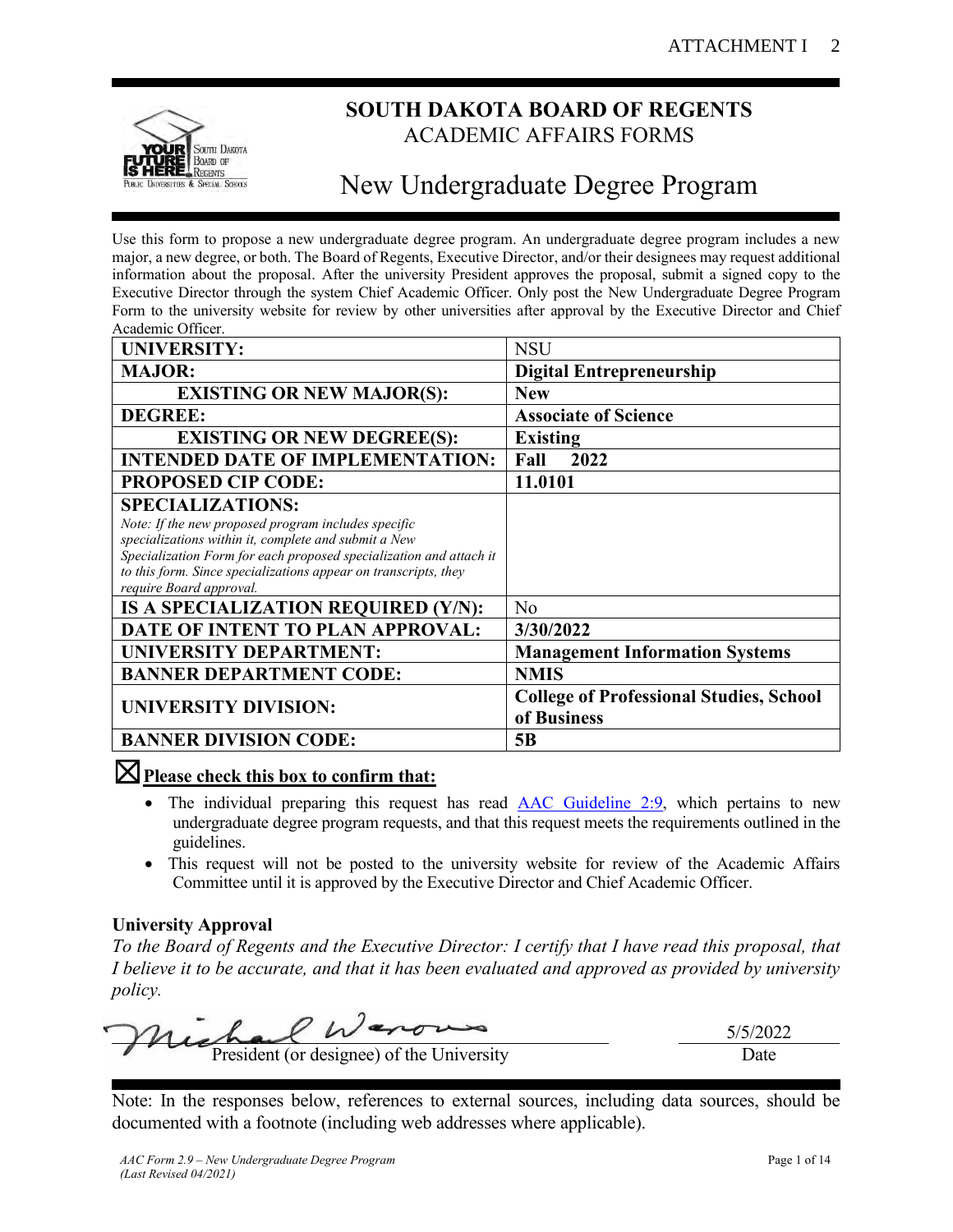# **1. What is the nature/purpose of the proposed program? Please include a brief (1-2 sentence) description of the academic field in this program.**

Northern State University's Associate of Science in Digital Entrepreneurship prepares students to enter the digital economy ecosystem within 2 years and is built on a set of courses that stacks into Northern's Bachelor of Science in Management Information Systems. The AS in Digital Entrepreneurship includes 24 credits in general education, a 2 credit first year seminar, and 34 credits in information systems and entrepreneurship. Students will develop a base understanding of information systems and applied computer science along with a sequence of 4 courses in entrepreneurship and digital marketing.

Northern State University's Associate of Science in Digital Entrepreneurship creates a workforce supply to meet the needs of the growing digital economy ecosystem in Aberdeen. The Aberdeen Development Corporation and Northern State University are working together through an intensive process with the Center on Rural Innovation (CORI) [see next question] to meet the gap between digital economy jobs and digital economy workforce in rural America. A 2-year program in Digital Entrepreneurship, offered fully online or face to face, is one of several recommendations made by CORI to develop a workforce pipeline with strong tech skills.

Northern's Associate of Science in Digital Entrepreneurship is fully stackable with the University's revised Bachelor of Science in Management Information Systems. Graduates of Northern's associate degree program may contribute to Aberdeen's digital economy through full time employment and choose to pursue the additional 60 credits needed to earn their BS in Management Information Systems.

**2. How does the proposed program relate to the university's mission and strategic plan, and to the current Board of Regents Strategic Plan 2014-2020?**

*Links to the applicable State statute, Board Policy, and the Board of Regents Strategic Plan are listed below for each campus.*

| <i>BHSU:</i>  | SDCL § 13-59                                     | <b>BOR Policy 1:10:4</b> |
|---------------|--------------------------------------------------|--------------------------|
| DSU:          | SDCL § 13-59                                     | <b>BOR Policy 1:10:5</b> |
| NSU:          | SDCL § 13-59                                     | <b>BOR Policy 1:10:6</b> |
| <i>SDSMT:</i> | $SDCL \S 13-60$                                  | <b>BOR Policy 1:10:3</b> |
| SDSU:         | $SDCL \S 13-58$                                  | <b>BOR Policy 1:10:2</b> |
| USD:          | SDCL $$13-57$                                    | <b>BOR Policy 1:10:1</b> |
|               | <b>Board of Regents Strategic Plan 2014-2020</b> |                          |

Under SDCL 13-59-1, Northern State University is charged by the Board of Regents with "promoting excellence in teaching and learning; supporting research, scholarly and creative activities; and providing service to the state of South Dakota, the region, and beyond."<sup>1</sup> Northern is offering the Associate of Science in Digital Entrepreneurship to develop a workforce pipeline with strong tech skills, which directly supports the state of South Dakota and the Aberdeen region's commitment to the Center on Rural Innovation (CORI) initiative to develop a digital economy ecosystem. SDCL 13-59-1 specifically authorizes Northern to provide "preprofessional, one-year and two-year terminal and junior college programs."<sup>2</sup> To that end, Northern is proposing a two-year terminal program that can be stacked to a Bachelor of Science in Management Information Systems.

<sup>&</sup>lt;sup>1</sup> South Dakota Board of Regents Policy Manual. Northern State University Mission Statement. <https://www.sdbor.edu/policy/documents/1-10-6.pdf>

<sup>&</sup>lt;sup>2</sup> SDCL 13-59-1[. https://sdlegislature.gov/Statutes/Codified\\_Laws/2043065](https://sdlegislature.gov/Statutes/Codified_Laws/2043065)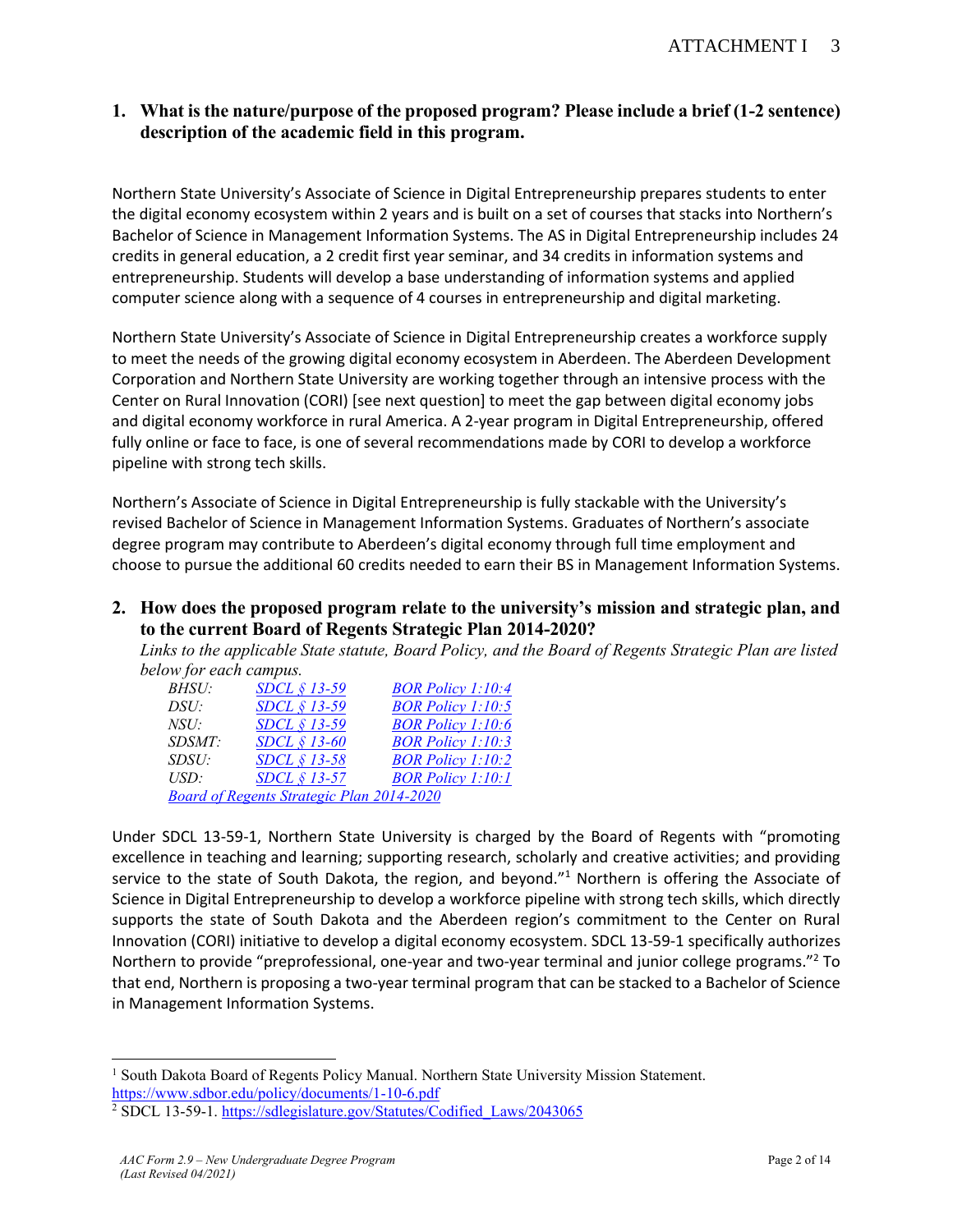In addition to Northern State University's statutory mission, the South Dakota Board of Regents (SDBOR) confirms Northern's authority to offer curriculum in information systems in Policy 1:10:6: "Undergraduate Major Level Curriculum Business, Education, Entrepreneurship, Exercise Science, Fine and Performing Arts, General Studies, Humanities, Information Systems (in accordance with SDCL 13-59-2.2),Liberal Arts, Mathematics, Physical/Biological/Environmental Sciences, Social Sciences, and Sport Media and Administration."<sup>3</sup>

**3. Describe the workforce demand for graduates of the program, including national demand and demand within South Dakota.** *Provide data and examples; data sources may include but are not limited to the South Dakota Department of Labor, the US Bureau of Labor Statistics, Regental system dashboards, etc. Please cite any sources in a footnote.*

The workforce demand will grow as the efforts toward developing a digital economy ecosystem in the Aberdeen region expand. The aim of the AS in Digital Entrepreneurship is to increase tech start-ups, tech start-ups generate new jobs. On average, the self-employed are wealthier than the non-self-employed. The median net worth of self-employed families at \$380,000 in 2019 was over four times that of families of workers (\$90,000) and over twice as much as families of retirees (\$178,000).<sup>4</sup> South Dakota small business employment grew by 25.1 percent between 1994 and 2018, which exceeded the national small business employment growth rate.<sup>5</sup>

Graduates of Northern's AS in Digital Entrepreneurship can gain positions as:

- Digital Business Analyst \$87,660 per year with a 14% projected growth rate between 2020- 2032.<https://www.bls.gov/ooh/business-and-financial/management-analysts.htm>
- Digital Designers and Web Developers \$77,200 per year with a 13% projected growth rate between 2020-2030. [https://www.bls.gov/ooh/computer-and-information-technology/web](https://www.bls.gov/ooh/computer-and-information-technology/web-developers.htm)[developers.htm](https://www.bls.gov/ooh/computer-and-information-technology/web-developers.htm)
- E-Commerce Directors and Sales Managers \$132,290 per year with a 7% projected growth rate between 2020-203[0 https://www.bls.gov/ooh/management/sales-managers.htm](https://www.bls.gov/ooh/management/sales-managers.htm)

# **4. How will the proposed program benefit students?**

Students will benefit from earning an AS degree that prepares them to launch tech start-ups and generate new jobs that contribute to a growing digital economy ecosystem. The immediate employability of students who earn this degree will be high in Aberdeen, as our community is creating a digital economy ecosystem, and startups and employers will need employees with these skill sets. The learning outcomes in the AS Digital Entrepreneurship degree program grew out of conversations with existing employers in the region. New employers in the digital economy ecosystem will also benefit from a workforce with these skills.

Once employed, students may find their company is willing to help invest in them earning a BS in Management Information Systems as part of the company's efforts toward workforce development. Research in human relations demonstrates that employees with clear career paths and whose companies invest in their development contribute more.

<sup>&</sup>lt;sup>3</sup> South Dakota Board of Regents Policy Manual. Northern State University Mission Statement. <https://www.sdbor.edu/policy/documents/1-10-6.pdf>

<sup>4</sup> https://cdn.advocacy.sba.gov/wp-content/uploads/2021/08/17095726/Small-Business-Facts-Business-Owner-Wealth.pdf

<sup>5</sup> https://cdn.advocacy.sba.gov/wp-content/uploads/2021/08/30143725/Small-Business-Economic-Profile-SD.pdf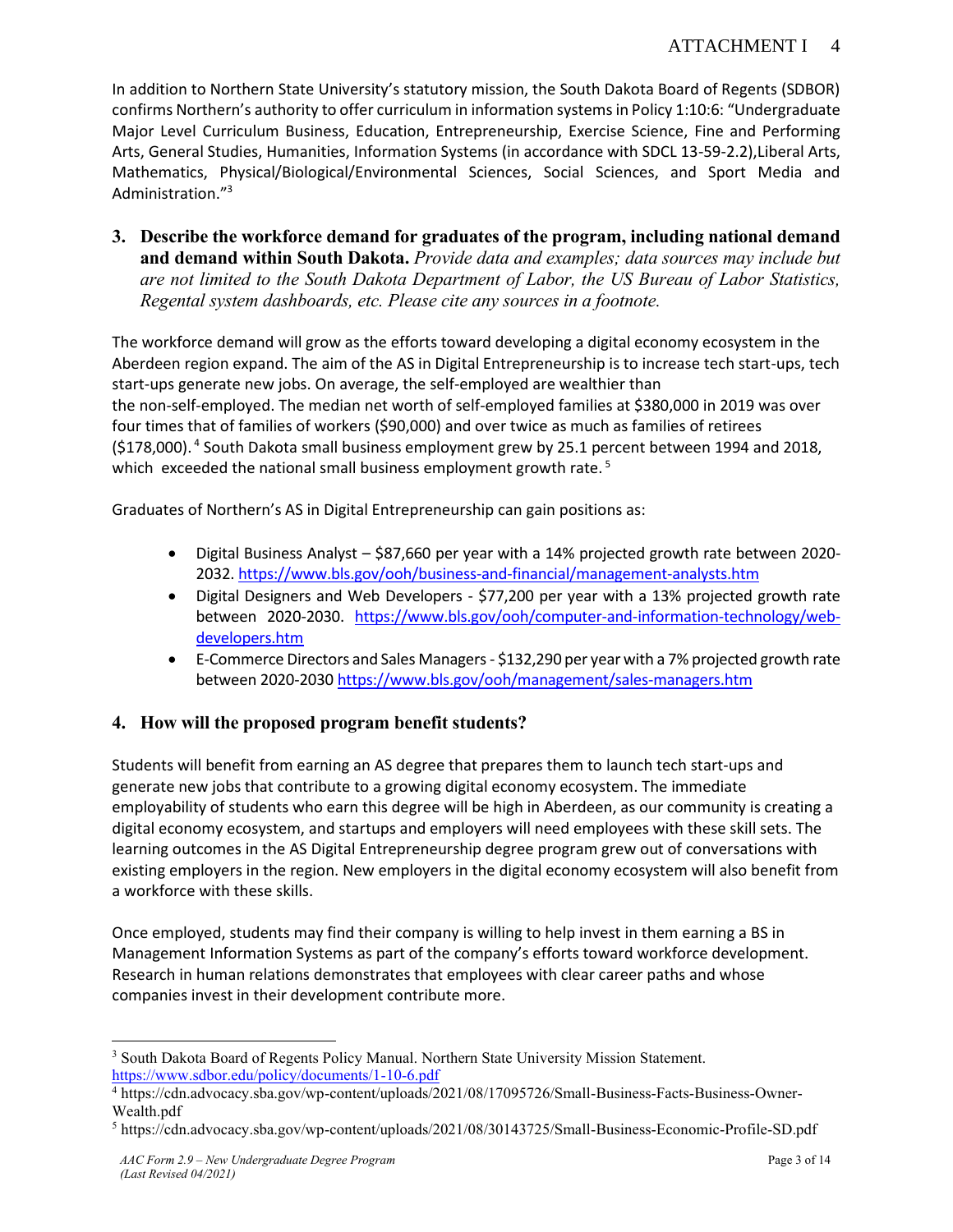# **5. Program Proposal Rationale:**

**A. If a new degree is proposed, what is the rationale?** *This question refers to the type of degree, not the program. For example, if your university has authorization to offer the Bachelor of Science and the program requested is a Bachelor of Science, then the request is not for a new degree.*

N/A

# **B. What is the rationale for the curriculum?**

Although entrepreneurship is a highly creative endeavor, research supports the notion that education and training can play an important role in supporting founders and business start-ups. Indeed, above and beyond the typical skills attributed to business success (such as creativity, problem-solving abilities, resilience, and so on), research has identified three categories of Academic Entrepreneurship Education critical to business success<sup>6</sup>: Technical Skills, Business Management Skills, Personal Entrepreneurship Skills.

This program aims to bring together the relevant coursework to support this notion.

The number of new startups in 2021 was the greatest on record<sup>7</sup>. According to the most recent United States Census survey data, over 5,300,000 business license applications were filed. Although the number of monthly business applications grew steadily from approximately 200,000 in 2012 to about 300,000 in 2019, after a short-term dip in early 2020, the number of new startups spiked above 500,000 per month later that same year. The number of new applications is still well above 400,000 per month as of February 2022. The Midwest is no exception to this nationwide trend. More businesses are being started today than at any time in history in the United States.

Given recent supply chain problems and global goods shortages, there has been much discussion regarding repatriation of manufacturing capability in the US. For example, the White House has recently announced a plan to help revitalize American manufacturing and to security supply chains in 2022<sup>8</sup>.

Given the confluence of these factors--1. The need for and usefulness of  $21^{st}$  Century Education, 2. The tremendous growth in new startups, and 3. Rethinking of manufacturing and supply chain management- - we assert there is a need for this program.

No BOR institution offers an associate degree that combines coursework in information systems, business, and entrepreneurship.

**C. Demonstrate/provide evidence that the curriculum is consistent with current national standards.** *Complete the tables below and explain any unusual aspects of the proposed curriculum?*

<sup>6</sup> Almahry, F. F., Sarea, A. M., & Hamdan, A. M. (2018). A review paper on entrepreneurship education and entrepreneurs' skills. Journal of Entrepreneurship Education, 21(2S), 1-7.

<sup>7</sup> Business Formation Statistics, February 2022 - census.gov. (n.d.). Retrieved April 7, 2022, from [https://www.census.gov/econ/bfs/pdf/bfs\\_current.pdf](https://www.census.gov/econ/bfs/pdf/bfs_current.pdf)

<sup>8</sup> The United States Government. (2022, February 24). The Biden Harris plan to revitalize American Manufacturing and secure critical supply chains in 2022. The White House. Retrieved April 7, 2022, from [https://www.whitehouse.gov/briefing-room/statements-releases/2022/02/24/the-biden-harris-plan-to-revitalize](https://www.whitehouse.gov/briefing-room/statements-releases/2022/02/24/the-biden-harris-plan-to-revitalize-american-manufacturing-and-secure-critical-supply-chains-in-2022/)[american-manufacturing-and-secure-critical-supply-chains-in-2022/](https://www.whitehouse.gov/briefing-room/statements-releases/2022/02/24/the-biden-harris-plan-to-revitalize-american-manufacturing-and-secure-critical-supply-chains-in-2022/)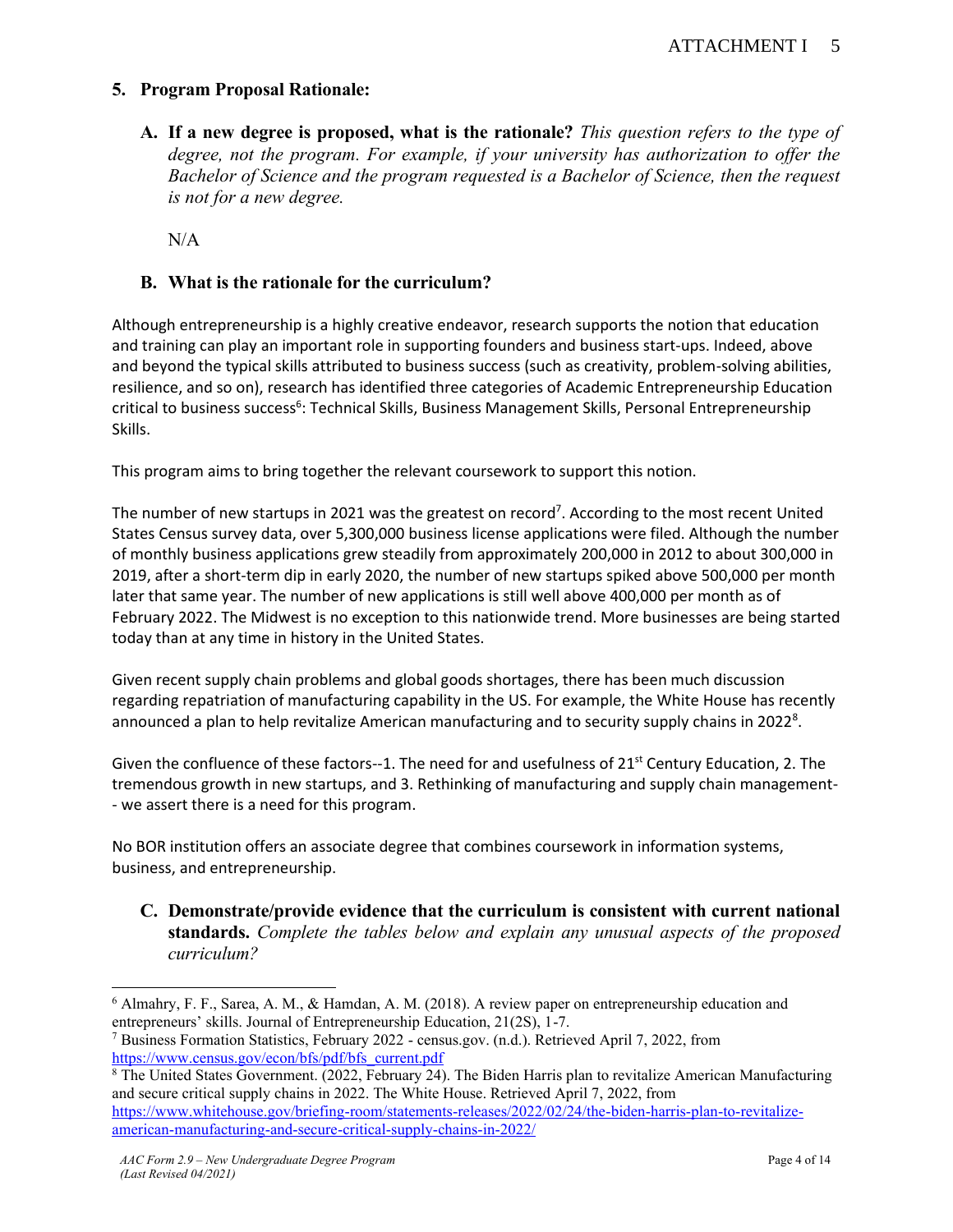The AS in Digital Entrepreneurship stacks into Northern's BS in Management Information Systems, which follows IS2020 Competency Model for Undergraduate Programs in Information Systems based on the model curriculum design, published by the Association for Computing Machinery (ACM), "the world's largest educational and scientific computing society."

| [Insert title of proposed program]                         | <b>Credit Hours</b> | <b>Credit Hours</b> | <b>Percent</b> |
|------------------------------------------------------------|---------------------|---------------------|----------------|
|                                                            |                     |                     |                |
| <b>System General Education Requirements</b>               | 24                  |                     |                |
| Subtotal, Degree Requirements                              |                     | 24                  | 40%            |
| Required Support Courses (not included above)              |                     |                     |                |
| Major Requirements                                         | 36                  |                     |                |
| Major Electives                                            |                     |                     |                |
| Subtotal, Program Requirements                             |                     | 36                  | 60%            |
| Free Electives                                             |                     | $\theta$            |                |
| Degree Total                                               |                     | 60                  | 100%           |
| Board Policy 2:29 requires each baccalaureate level        |                     |                     |                |
| degree program to require 120 credit hours and each        |                     |                     |                |
| associate degree program to require 60 credit hours.       |                     |                     |                |
| Exceptions to this policy require documentation that       |                     |                     |                |
| programs must comply with specific standards established   |                     |                     |                |
| by external accreditation, licensure, or regulatory bodies |                     |                     |                |
| or for other compelling reasons, and must receive          |                     |                     |                |
| approval by the Executive Director in consultation with    |                     |                     |                |
| the President of the Board of Regents.                     |                     |                     |                |

# **D. Summary of the degree program (complete the following tables):**

#### **Major Requirements**

| $\cdot$<br><b>Prefix</b> | <b>Number</b> | <b>Course Title</b>                              | <b>Credit</b>  | <b>New</b>     |
|--------------------------|---------------|--------------------------------------------------|----------------|----------------|
|                          |               | (add or delete rows as needed)                   | <b>Hours</b>   | (yes, no)      |
| IDL                      | 190           | First Year Seminar                               | $\mathfrak{D}$ | No             |
| <b>MIS</b>               | 325           | Management information Systems                   | 3              | No             |
| MIS/CSC                  | 150           | Computer Science I                               | 3              | No             |
| MIS/CSC                  | 210           | Web Authoring                                    | 3              | No             |
|                          |               | (MIS 205 is being removed as a pre-requisite)    |                |                |
| <b>CSC</b>               | 273           | Spreadsheet Data Analysis                        | 3              | No             |
| MIS                      | 201           | Application Software Instruction                 | 3              | N <sub>o</sub> |
| <b>MIS</b>               | 385           | Data Mining                                      | 3              | No             |
| <b>ACCT</b>              | 210           | Principles of Accounting I                       | 3              | No             |
| <b>BADM</b>              | 370           | Marketing                                        | 3              | No             |
| <b>BADM</b>              | 378           | Marketing for E-Commerce                         | 3              | N <sub>0</sub> |
|                          |               | (BADM 370 is a pre-requisite)                    |                |                |
| <b>BADM</b>              | 336           | Entrepreneurship I                               | 3              | No             |
| <b>BADM</b>              | 438           | Entrepreneurship II                              | 3              | No             |
| <b>MIS</b>               | 494 or 498    | Internship or Undergraduate Research/Scholarship | 1 (or          | No             |
|                          |               | or Approved MIS/CSC Coursework                   | more)          |                |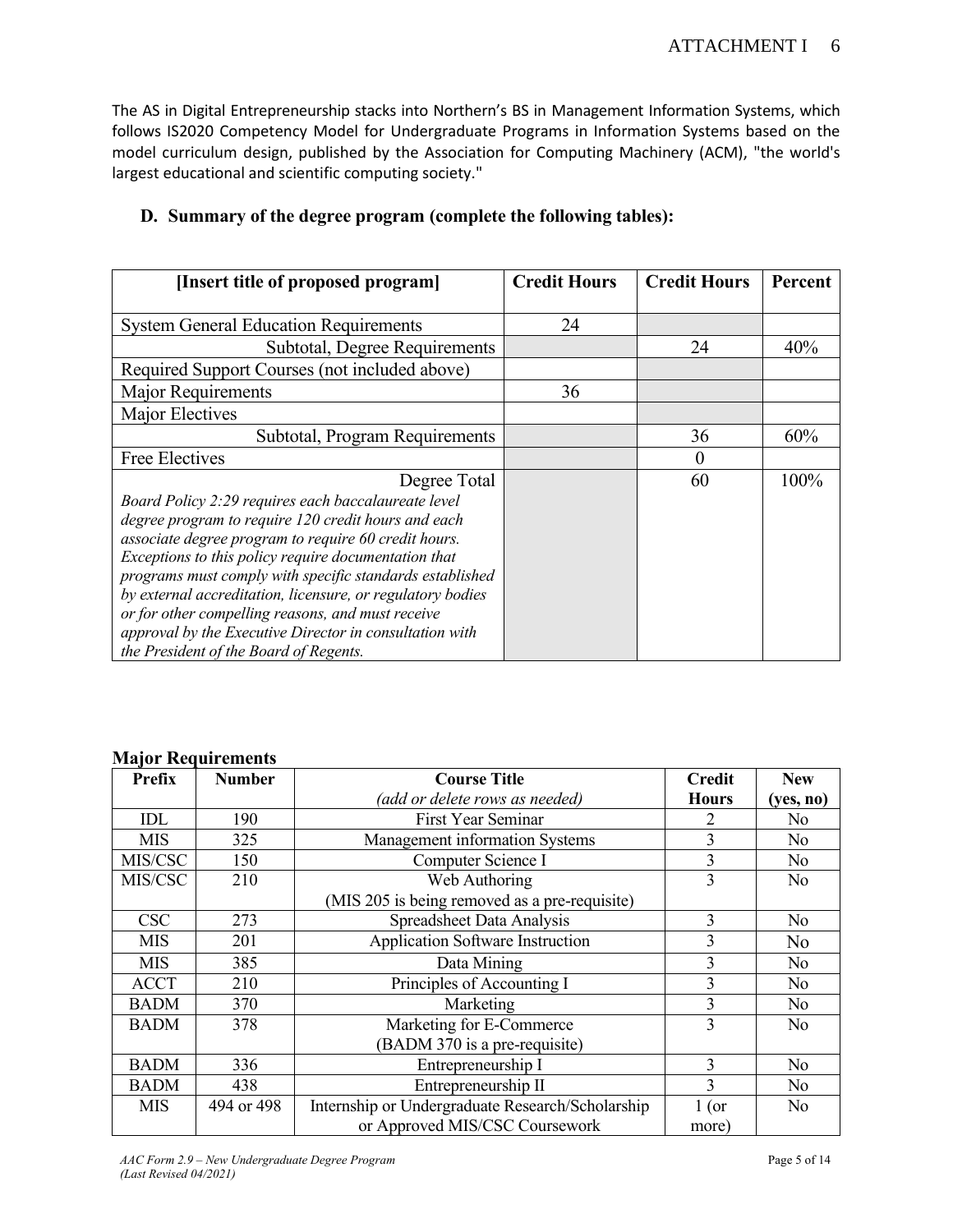Subtotal 36

#### **6. Student Outcomes and Demonstration of Individual Achievement**

**A. What specific knowledge and competencies, including technology competencies, will all students demonstrate before graduation**? *The knowledge and competencies should be specific to the program and not routinely expected of all university graduates, and must relate to the proposed assessments in B and C below. Complete the table below to list specific learning outcomes—knowledge and competencies—for courses in the proposed program in each row. Label each column heading with a course prefix and number. Indicate required courses with an asterisk (\*). Indicate with an X in the corresponding table cell for any student outcomes that will be met by the courses included. All students should acquire the program knowledge and competencies regardless of the electives selected. Modify the table as necessary to provide the requested information for the proposed program.*

| DIGITAL ENTREPRENEURSHIP (AS)<br><b>Course Map</b>                                                                                                                                                                |                          |                                          |                              |                          |                                     |                                           | <b>Required Courses</b>   |                                       |                   |                                      |                            |                             |                                                                   |
|-------------------------------------------------------------------------------------------------------------------------------------------------------------------------------------------------------------------|--------------------------|------------------------------------------|------------------------------|--------------------------|-------------------------------------|-------------------------------------------|---------------------------|---------------------------------------|-------------------|--------------------------------------|----------------------------|-----------------------------|-------------------------------------------------------------------|
| <b>KEY</b>                                                                                                                                                                                                        |                          |                                          |                              |                          |                                     |                                           |                           |                                       |                   |                                      |                            |                             |                                                                   |
|                                                                                                                                                                                                                   | DL190 First Year Seminar | MIS325 Management<br>Information Systems | MIS/CSC 150 Computer Science | MIS/CSC210 Web Authoring | CSC273 Spreadsheet Data<br>Analysis | MIS201 Application Software<br>nstruction | <b>MIS385 Data Mining</b> | ACCT210 Principles of<br>Accounting I | 3ADM370 Marketing | BADM378 Marketing for E-<br>Commerce | BADM336 Entrepreneurship I | BADM438 Entrepreneurship II | Research/Scholarship/Aapprov<br>MIS494 Internship/UG<br>ed Course |
| PLO 1: Integrative Learning:<br>Design and develop effective<br>digital presence using professional<br>principles of web design                                                                                   |                          |                                          |                              | X                        |                                     | X                                         |                           |                                       |                   | X                                    |                            |                             | x                                                                 |
| PLO 2: Information Literacy:<br>Identify, locate, evaluate, and<br>effectively use and convey<br>information to address a business<br>problem or opportunity                                                      | X                        | X                                        |                              |                          | X                                   |                                           | X                         | X                                     | X                 | X                                    |                            |                             |                                                                   |
| <b>PLO 3: Critical and Creative</b><br>Thinking: Develop a marketing<br>plan for an entrepreneurial<br>venture that includes identifying<br>the market; reaching the market;<br>and keeping/increasing the market |                          |                                          |                              |                          |                                     |                                           | X                         |                                       |                   | X                                    | $\boldsymbol{\mathsf{x}}$  | X                           |                                                                   |
| PLO 4: Inquiry and Analysis:<br>Analyze existing system and design<br>technology solutions appropriate<br>to the goals of the organization                                                                        |                          |                                          |                              |                          |                                     |                                           |                           |                                       |                   | X                                    |                            |                             |                                                                   |
| PLO 5: Problem Solving: Learn the<br>primary tasks and decisions that<br>are required to turn an idea into a<br>sound business opportunity                                                                        |                          |                                          | X                            |                          |                                     |                                           |                           | X                                     |                   |                                      | X                          | X                           | X                                                                 |

*Modify the table as necessary to include all student outcomes. Outcomes in this table are to be the same ones identified in the text.*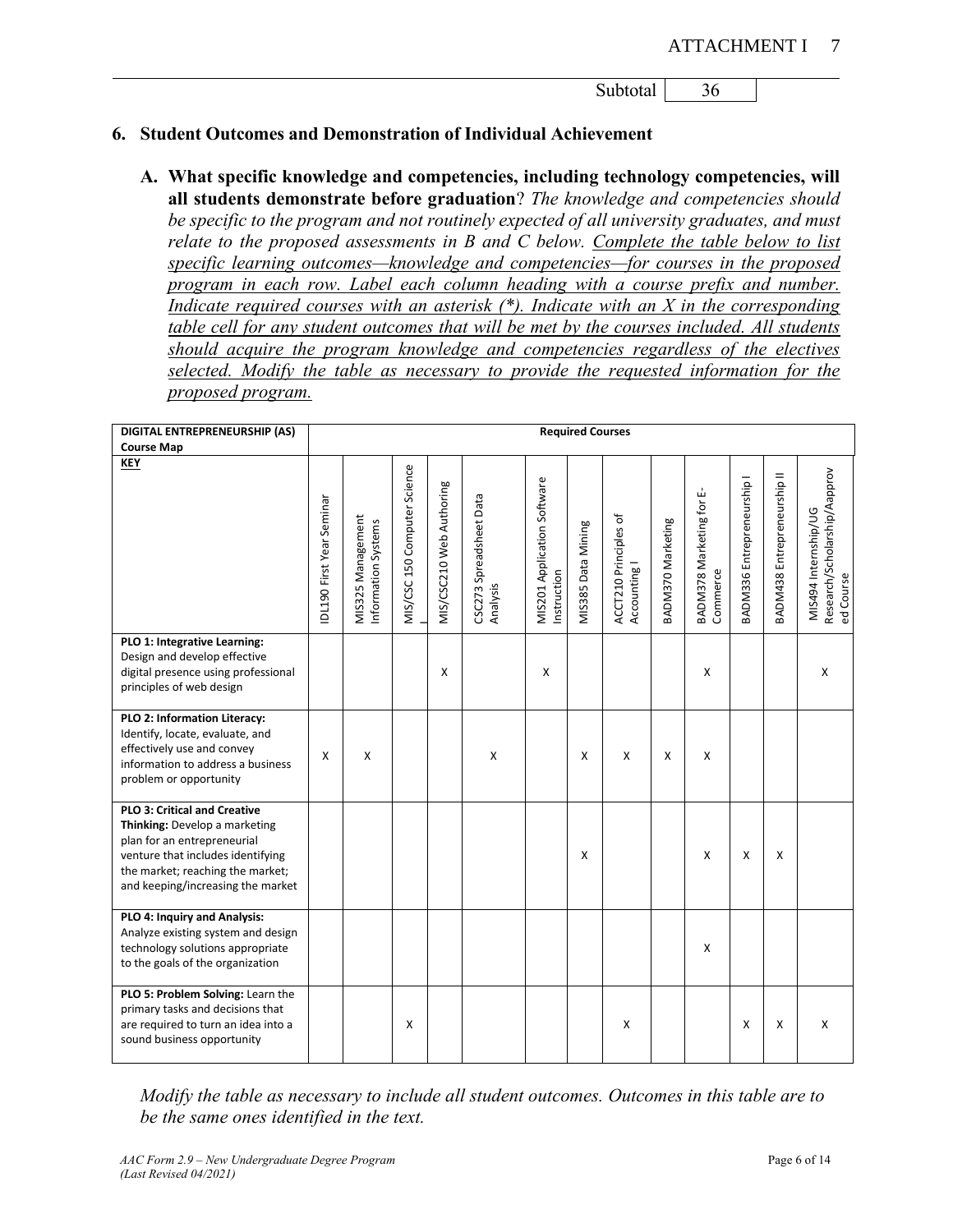**B. Are national instruments (i.e., examinations) available to measure individual student achievement in this field? If so, list them.**

No.

**C. How will individual students demonstrate mastery? Describe the specific examinations and/or processes used, including any external measures (including national exams, externally evaluated portfolios, or student activities, etc.). What are the consequences for students who do not demonstrate mastery?**

We have developed a curriculum map (see Appendix A) for the proposed program. This curriculum map identifies which courses will address each goal within the program's curriculum. An assessment plan will be developed that establishes the characteristics of course assignments that correspond with each program learning outcome. A rubric will be used to assess the level understanding of the program learning outcome. Following the SDBOR proficiency levels, we will use three levels of proficiency: below proficient, proficient, and exemplary. In order to demonstrate mastery, the student must be performing at the proficient or exemplary levels. Each program learning outcome will have 2-3 course assignments to measure the level of understanding. Once a year, the data will be collected and summarized to determine if there are areas in need of improvement and accompanying modifications (to the program and/or assessment plan for each learning outcome.

We are currently not planning on using any external measures to assess the program learning outcomes.

Students who are unable to demonstrate mastery of the learning outcomes will not graduate from the program.

**7. What instructional approaches and technologies will instructors use to teach courses in the program?** *This refers to the instructional technologies and approaches used to teach courses and NOT the technology applications and approaches expected of students.*

Instructors will teach the courses using flexible, online teaching technologies including D2L, Panopto, Zoom, and HyFlex. The program serves both students looking for a flexible, online program and students looking for an on-campus, face to face experience.

**8. Did the University engage any developmental consultants to assist with the development of the curriculum? Did the University consult any professional or accrediting associations during the development of the curriculum? What were the contributions of the consultants and associations to the development of curriculum?** *(Developmental consultants are experts in the discipline hired by the university to assist with the development of a new program, including content, courses, and experiences, etc. Universities are encouraged to discuss the selection of developmental consultants with Board staff.)*

Developmental consultants were not used to assist in the development of the curriculum. The School of Business will seek program accreditation after the program has been in place for two years or has graduates, per ACBSP guidelines. The MIS faculty does follow the IS2020 Competency Model for Undergraduate Programs in Information Systems based on the model curriculum design, published by the Association for Computing Machinery (ACM), "the world's largest educational and scientific computing society."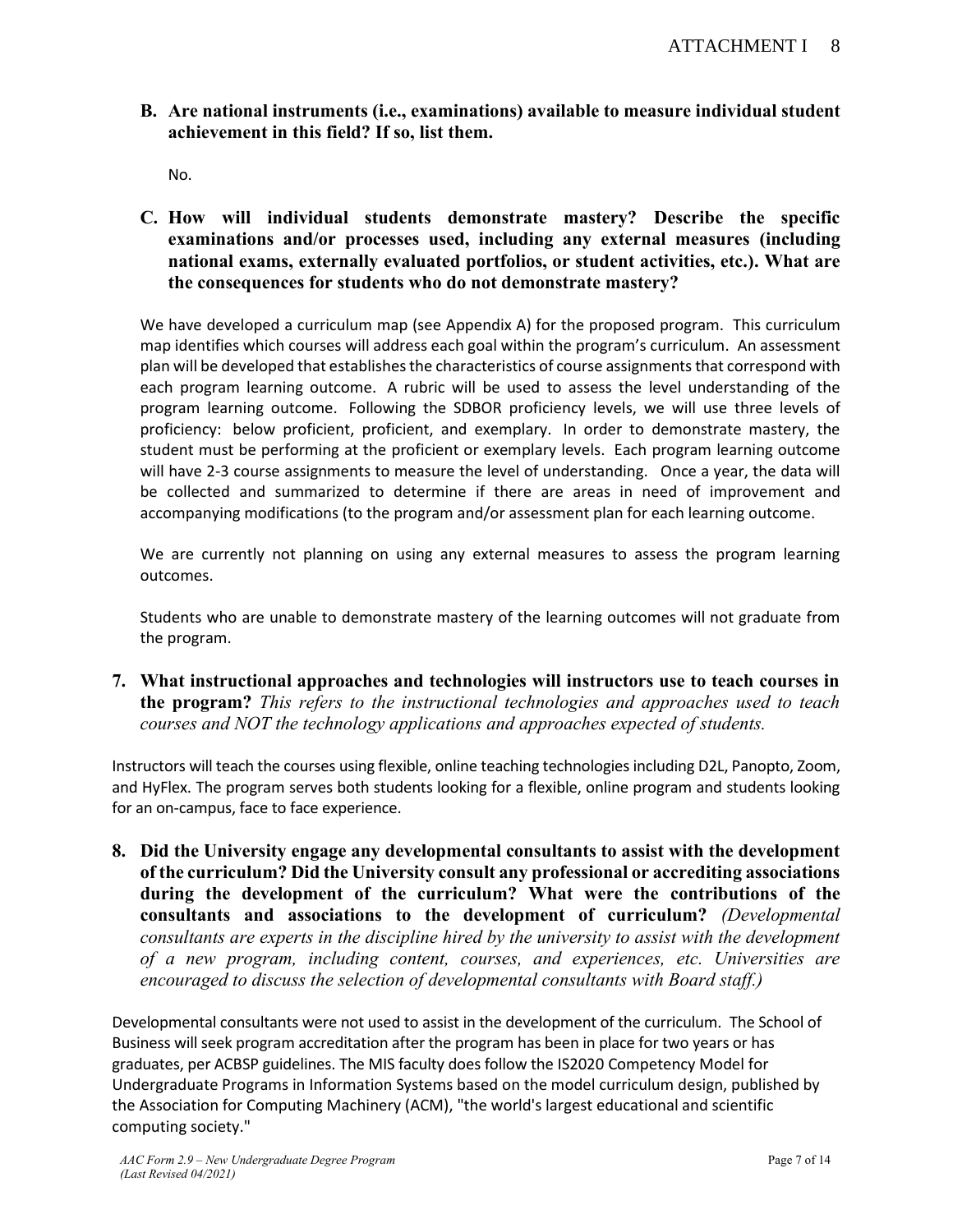**9. Are students enrolling in the program expected to be new to the university or redirected from other existing programs at the university? Complete the table below and explain the methodology used in developing the estimates(***replace "XX" in the table with the appropriate year***).** *If question 12 includes a request for authorization for off-campus or distance delivery, add lines to the table for off-campus/distance students, credit hours, and graduates.*

We are estimating the students who enroll in this program will be new to the university. In determining the estimates, we are using inquiry information collected by our admissions office that have been made over the past two years.

|                                                  |               | <b>Fiscal Years*</b> |              |                 |
|--------------------------------------------------|---------------|----------------------|--------------|-----------------|
|                                                  | 1st           | 2 <sub>nd</sub>      | <b>3rd</b>   | 4 <sup>th</sup> |
| <b>Estimates</b>                                 | <b>FY 23</b>  | <b>FY 24</b>         | <b>FY 25</b> | <b>FY 26</b>    |
| Students new to the university-On-Campus         |               |                      |              |                 |
| Students new to the university-Off-Campus        |               | າ                    |              |                 |
| Students from other university programs          |               |                      |              |                 |
| Continuing students-On-Campus                    |               |                      | 3            | 3               |
| Continuing students-Off-Campus                   |               |                      | ∍            | $\mathfrak{D}$  |
| =Total students in the program (fall)            | $\mathcal{L}$ |                      | 10           | 10              |
|                                                  |               |                      |              |                 |
| Program credit hours (major courses)-On-Campus   | 15            | 63                   | 99           | 99              |
| Program credit hours (major courses)-Off- Campus | 15            | 48                   | 66           | 66              |
| Graduates                                        | 0             | າ                    |              |                 |
|                                                  |               |                      |              |                 |

\*Do not include current fiscal year.

\*\*This is the total number of credit hours generated by students in the program in the required or elective program courses. Use the same numbers in Appendix B – Budget.

# **10. Is program accreditation available? If so, identify the accrediting organization and explain whether accreditation is required or optional, the resources required, and the University's plans concerning the accreditation of this program.**

We plan to seek accreditation for this program by the Accreditation Council for Business Schools and Programs (ACBSP), which is the same accreditation that our current business programs are accredited. This is not a required accreditation although we feel it is important to ensure the success of the program.

## **11. Does the University request any exceptions to any Board policy for this program? Explain any requests for exceptions to Board Policy.** *If not requesting any exceptions, enter "None."*

None

#### **12. Delivery Location**

*Note: The accreditation requirements of the Higher Learning Commission (HLC) require Board approval for a university to offer programs off-campus and through distance delivery.* 

**A. Complete the following charts to indicate if the university seeks authorization to deliver the entire program on campus, at any off campus location (e.g., USD Community Center for Sioux Falls, Black Hills State University-Rapid City, Capital City Campus,**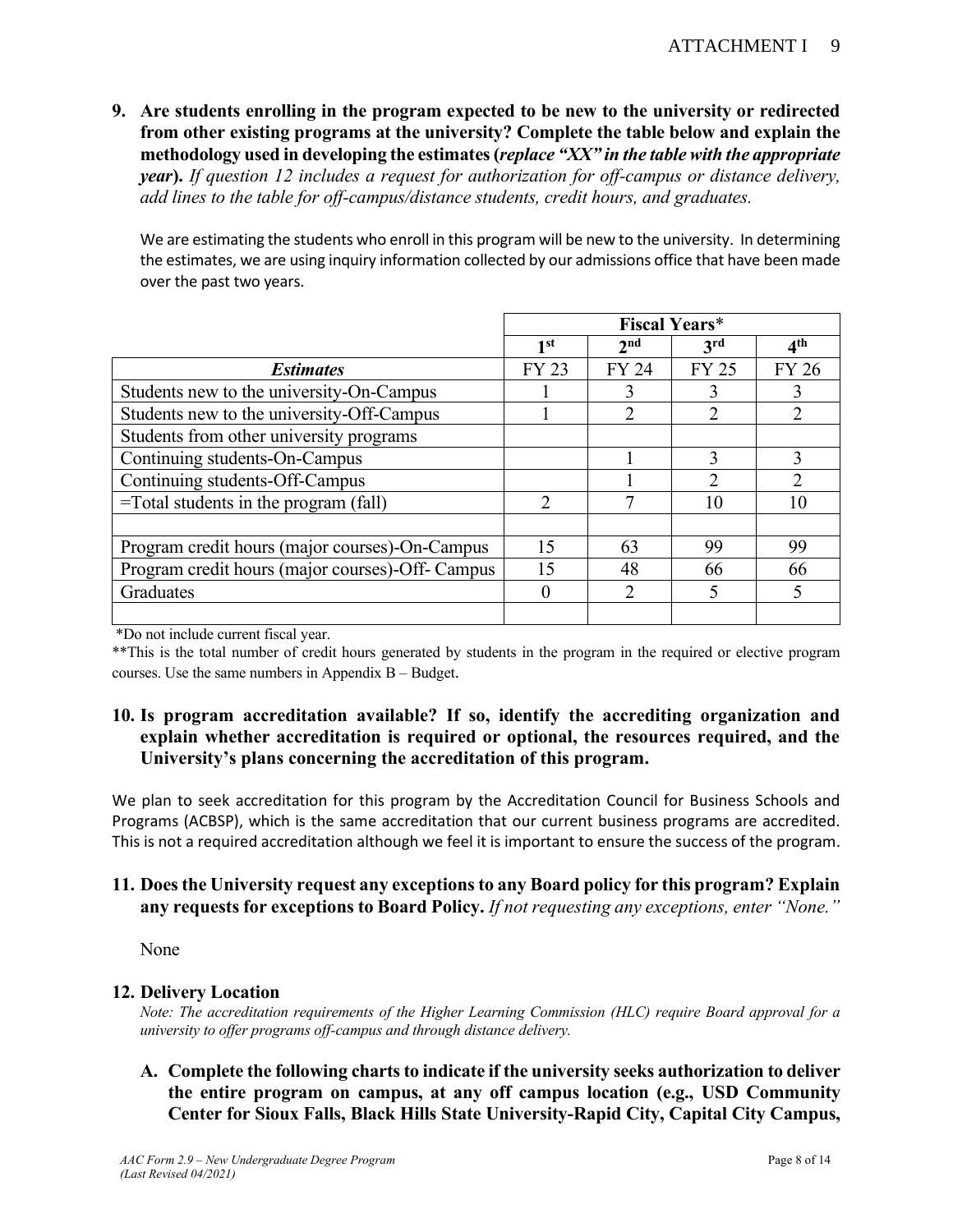**etc.) or deliver the entire program through distance technology (e.g., as an online program)?**

|                        | <b>Yes/No</b>   Intended Start Date |      |  |  |  |  |  |  |
|------------------------|-------------------------------------|------|--|--|--|--|--|--|
| <b>On campus</b>   Yes | Fall                                | 2022 |  |  |  |  |  |  |

|            | Yes/No | If Yes, list location(s) | <b>Intended Start Date</b> |
|------------|--------|--------------------------|----------------------------|
| Off campus | No     |                          | Choose an item. Choose     |
|            |        |                          | an item.                   |

|                                                                                                         | Yes/No | If Yes, identify delivery methods<br>Delivery methods are defined in <b>AAC</b><br>Guideline 5.5 | <b>Intended Start Date</b> |
|---------------------------------------------------------------------------------------------------------|--------|--------------------------------------------------------------------------------------------------|----------------------------|
| <b>Distance Delivery</b><br>(online/other distance<br>delivery methods)                                 | Yes    | 015 Internet Asynchronous -<br><b>Term Based Instruction</b>                                     | <b>Fall 2022</b>           |
| <b>Does another BOR</b><br>institution already<br>have authorization to<br>offer the program<br>online? | No     | 018 Internet Synchronous<br>If yes, identify institutions:                                       |                            |

**B. Complete the following chart to indicate if the university seeks authorization to deliver more than 50% but less than 100% of the program through distance learning (e.g., as an online program)?** *This question responds to HLC definitions for distance delivery.*

|                          | Yes/No | If Yes, identify delivery methods | <b>Intended Start Date</b> |
|--------------------------|--------|-----------------------------------|----------------------------|
| <b>Distance Delivery</b> | No.    |                                   | Choose an item. Choose     |
| (online/other distance)  |        |                                   | an item.                   |
| delivery methods)        |        |                                   |                            |

**13. Cost, Budget, and Resources: Explain the amount and source(s) of any one-time and continuing investments in personnel, professional development, release time, time redirected from other assignments, instructional technology & software, other operations and maintenance, facilities, etc., needed to implement the proposed major. Address offcampus or distance delivery separately.** *Complete Appendix B – Budget and briefly summarize to support Board staff analysis.* 

See attached.

Northern State University's existing faculty and courses will accommodate the students in this program. A portion of an existing faculty FTE's salary is listed in the budget. There are no new costs; simply reallocated costs.

**14. Is the university requesting or intending to request permission for a new fee or to attach an existing fee to the program (***place an "X" in the appropriate box***)?** *If yes, explain.*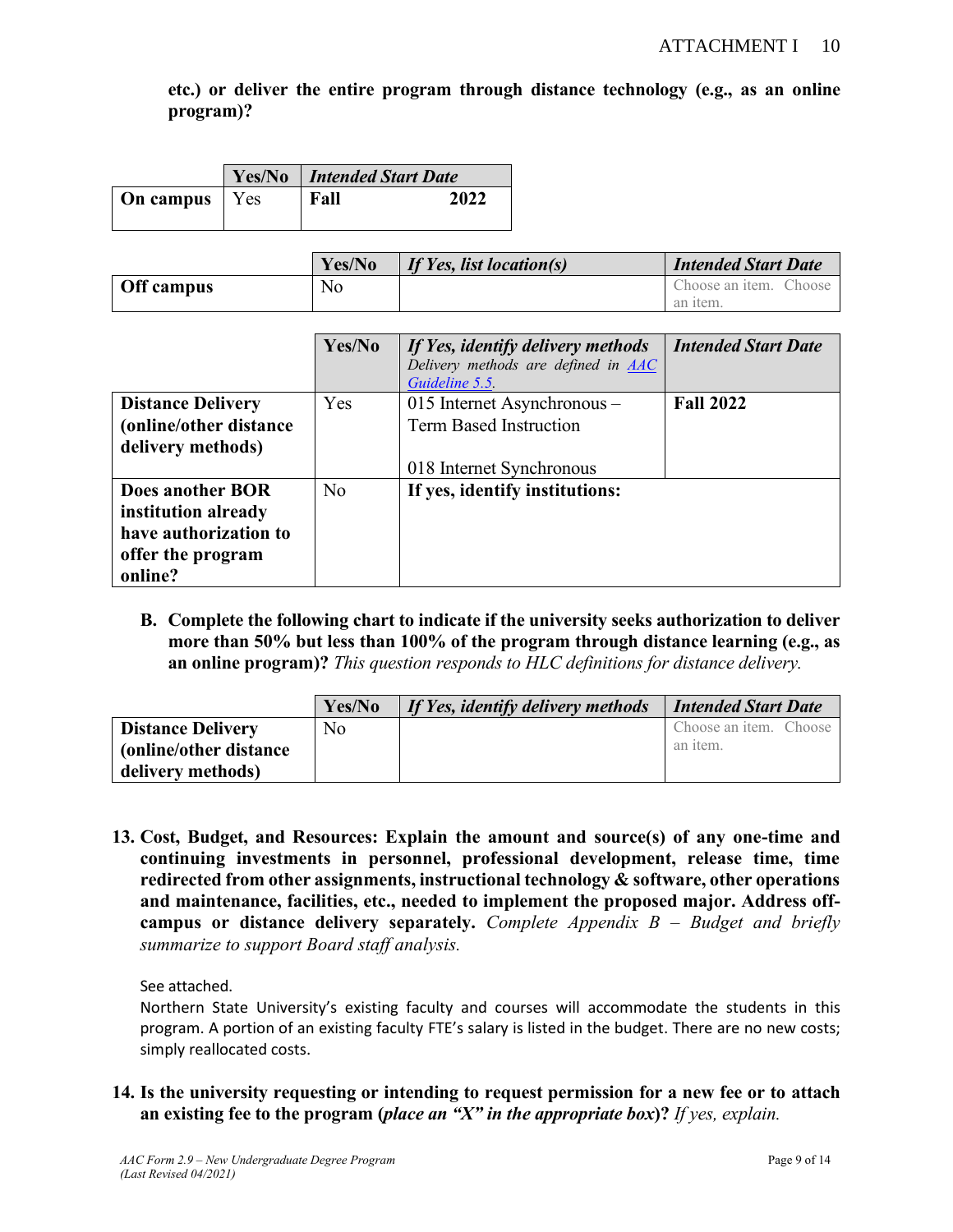$\square$ 

Yes No

# *Explanation (if applicable):*

- **15. New Course Approval: New courses required to implement the new undergraduate degree program may receive approval in conjunction with program approval or receive approval separately. Please check the appropriate statement:**
	- ☐ YES,

*the university is seeking approval of new courses related to the proposed program in conjunction with program approval. All New Course Request forms are included as Appendix C and match those described in section 5D.*

☒ NO,

*the university is not seeking approval of all new courses related to the proposed program in conjunction with program approval; the institution will submit new course approval requests separately or at a later date in accordance with Academic Affairs Guidelines.*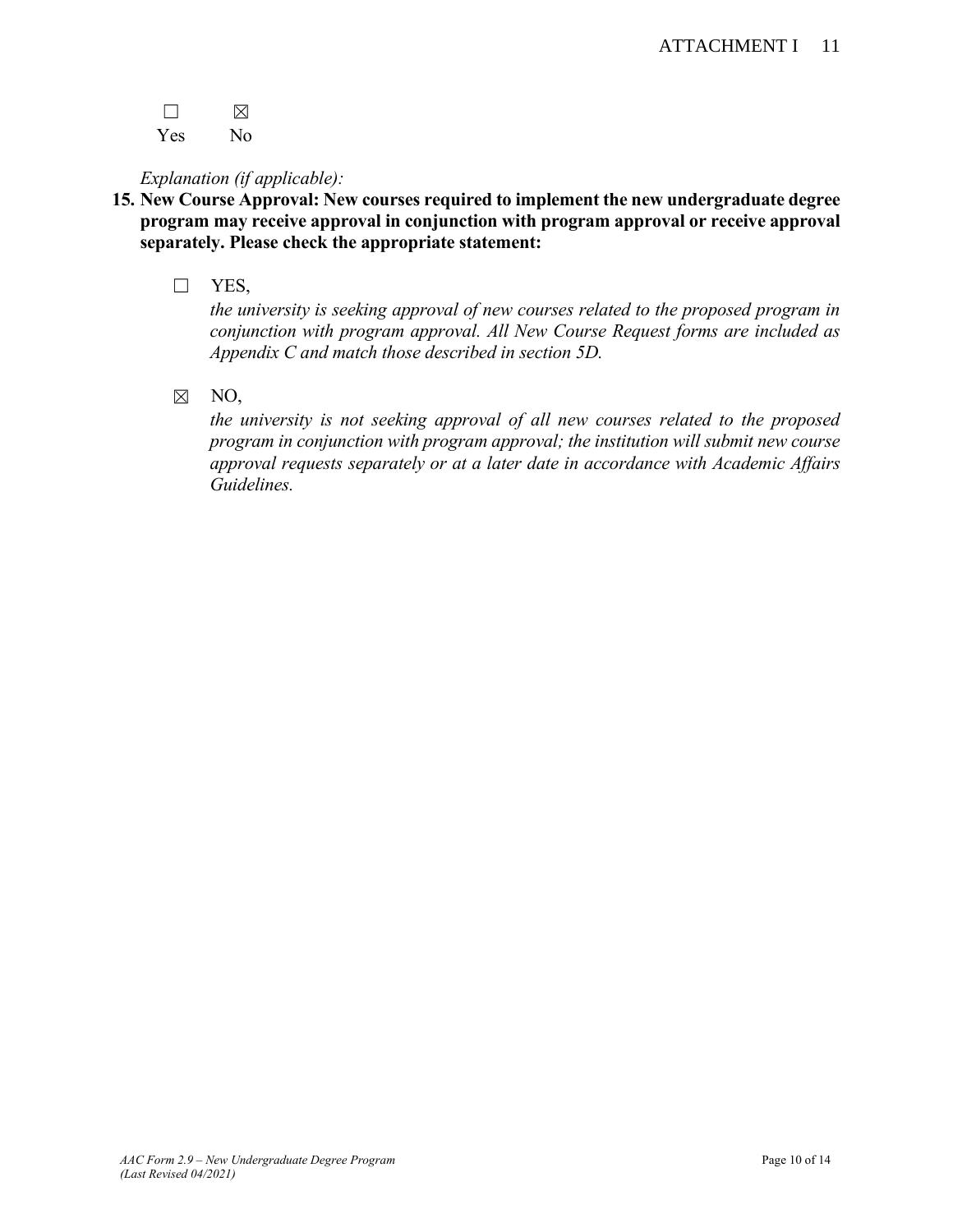| DIGITAL ENTREPRENEURSHIP (AS) Course Map                                                                                                                                                             |                              |                                          |                                          |                             |                                        |                                            | <b>Required Courses</b> |                                                         |                   |                                     |                               |                                       |                                               |
|------------------------------------------------------------------------------------------------------------------------------------------------------------------------------------------------------|------------------------------|------------------------------------------|------------------------------------------|-----------------------------|----------------------------------------|--------------------------------------------|-------------------------|---------------------------------------------------------|-------------------|-------------------------------------|-------------------------------|---------------------------------------|-----------------------------------------------|
| <b>KEY</b><br>$(blank)$ = no coverage<br>$K =$ creates knowledge<br>$C =$ creates competency<br>$M =$ creates mastery                                                                                | IDL190 First Year<br>Seminar | MIS325 Management<br>Information Systems | Computer Science I<br><b>MIS/CSC 150</b> | MIS/CSC210 Web<br>Authoring | Spreadsheet<br>Data Analysis<br>CSC273 | Software Instruction<br>MIS201 Application | Data Mining<br>MIS385   | $\rm ^{+}$<br><b>ACCT210 Principles</b><br>Accounting I | BADM370 Marketing | BADM378 Marketing<br>for E-Commerce | Entrepreneurship I<br>BADM336 | Entrepreneurship II<br><b>BADM438</b> | MIS494 Internship/UG<br>Research/Scholarship/ |
| PLO 1: Integrative Learning: Design and develop<br>effective digital presence using professional<br>principles of web design                                                                         |                              |                                          |                                          | X                           |                                        | X                                          |                         |                                                         |                   | X                                   |                               |                                       | X                                             |
| PLO 2: Information Literacy: Identify, locate,<br>evaluate, and effectively use and convey<br>information to address a business problem or<br>opportunity                                            | X                            | Χ                                        |                                          |                             | X                                      |                                            | X                       | X                                                       | X                 | X                                   |                               |                                       |                                               |
| PLO 3: Critical and Creative Thinking: Develop a<br>marketing plan for an entrepreneurial venture<br>that includes identifying the market; reaching the<br>market; and keeping/increasing the market |                              |                                          |                                          |                             |                                        |                                            | X                       |                                                         |                   | X                                   | X                             | X                                     |                                               |
| PLO 4: Inquiry and Analysis: Analyze existing<br>system and design technology solutions<br>appropriate to the goals of the organization                                                              |                              |                                          |                                          |                             |                                        |                                            |                         |                                                         |                   | X                                   |                               |                                       |                                               |
| PLO 5: Problem Solving: Learn the primary tasks<br>and decisions that are required to turn an idea<br>into a sound business opportunity                                                              |                              |                                          | Χ                                        |                             |                                        |                                            |                         | X                                                       |                   |                                     | Χ                             | X                                     | X                                             |

# **AS in Digital Entrepreneurship Program Curriculum Map**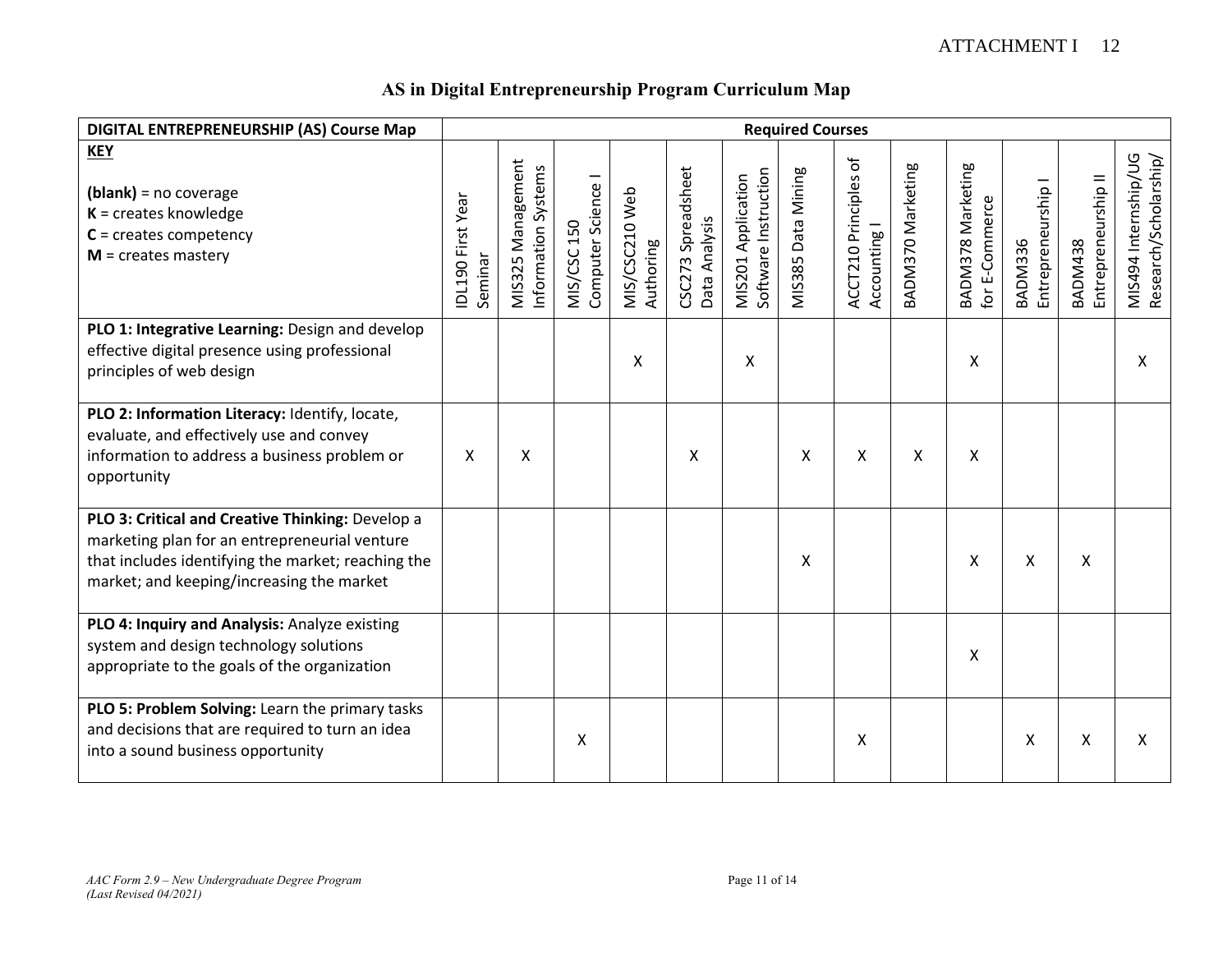#### ATTACHMENT I 13

| 1. Assumptions                              |           | 1st              | 2nd              | 3rd              | 4th              |
|---------------------------------------------|-----------|------------------|------------------|------------------|------------------|
| Headcount & hours from proposal             |           | <b>FY22</b>      | FY23             | FY24             | <b>FY25</b>      |
| Fall headcount (see table in proposal)      |           | $\overline{2}$   | $\tau$           | 10               | 10               |
| Program FY cr hrs, On-Campus                |           | 15               | 63               | 99               | 99               |
| Program FY cr hrs, Off-Campus               |           | 15               | 48               | 66               | 66               |
|                                             |           |                  |                  |                  |                  |
| Faculty, Regular FTE                        | See p. 3  | 0.10             | 0.10             | 0.10             | 0.10             |
| Faculty Salary & Benefits, average          | See p. 3  | \$86,425         | \$86,425         | \$86,425         | \$86,425         |
| Faculty, Adjunct - number of courses        | See p. 3  | $\boldsymbol{0}$ | $\boldsymbol{0}$ | $\boldsymbol{0}$ | $\boldsymbol{0}$ |
| Faculty, Adjunct - per course               | See p. 3  | \$1,000          | \$1,000          | \$1,000          | \$1,000          |
| Other FTE (see next page)                   | See p. 3  | 0.00             | $0.00\,$         | 0.00             | 0.00             |
| Other Salary & Benefits, average            | See p. 3  | \$8,470          | \$8,470          | \$8,470          | \$8,470          |
| 2. Budget                                   |           |                  |                  |                  |                  |
| Salary & Benefits                           |           |                  |                  |                  |                  |
| Faculty, Regular                            |           | \$8,643          | \$8,643          | \$8,643          | \$8,643          |
| Faculty, Adjunct (rate x number of courses) |           | \$0              | \$0              | \$0              | \$0              |
| Other FTE                                   |           | \$0              | <u>\$0</u>       | \$0              | <u>\$0</u>       |
| S&B Subtotal                                |           | \$8,643          | \$8,643          | \$8,643          | \$8,643          |
| <b>Operating Expenses</b>                   |           |                  |                  |                  |                  |
| Travel                                      |           | \$0              | \$0              | \$0              | \$0              |
| <b>Contractual Services</b>                 |           | \$0              | \$0              | \$0              | \$0              |
| Supplies & materials                        |           | \$0              | \$0              | \$0              | \$0              |
| Capital equipment                           |           | <u>\$0</u>       | <u>\$0</u>       | <u>\$0</u>       | <u>\$0</u>       |
| OE Subtotal                                 |           | \$0              | \$0              | \$0              | \$0              |
| <b>Total</b>                                |           | \$8,643          | \$8,643          | \$8,643          | \$8,643          |
| 3. Program Resources                        |           |                  |                  |                  |                  |
| Off-campus support tuition/hr, HEFF         |           |                  |                  |                  |                  |
| net                                         | <b>UG</b> | \$300.94         | \$300.94         | \$300.94         | \$300.94         |
| Off-campus tuition revenue                  | hrs x amt | \$4,514          | \$14,445         | \$19,862         | \$19,862         |
| On-campus support tuition/hr, HEFF          |           |                  |                  |                  |                  |
| net                                         | <b>UG</b> | \$215.32         | \$215.32         | \$215.32         | \$215.32         |
| On-campus tuition revenue                   | hrs x amt | \$3,230          | \$13,565         | \$21,317         | \$21,317         |
| Program fee, per cr hr (if any)             | \$30.35   | \$455            | \$1,912          | \$3,005          | \$3,005          |
| Delivery fee, per cr hr (if any)            | \$0.00    | \$0              | \$0              | \$0              | \$0              |
| University redirections                     |           | \$0              | \$0              | \$0              | \$0              |
| Community/Employers                         |           | \$0              | \$0              | \$0              | \$0              |

Grants/Donations/Other \$0 \$0 \$0 \$0

# Northern State University, Associate of Science in Digital Entrepreneurship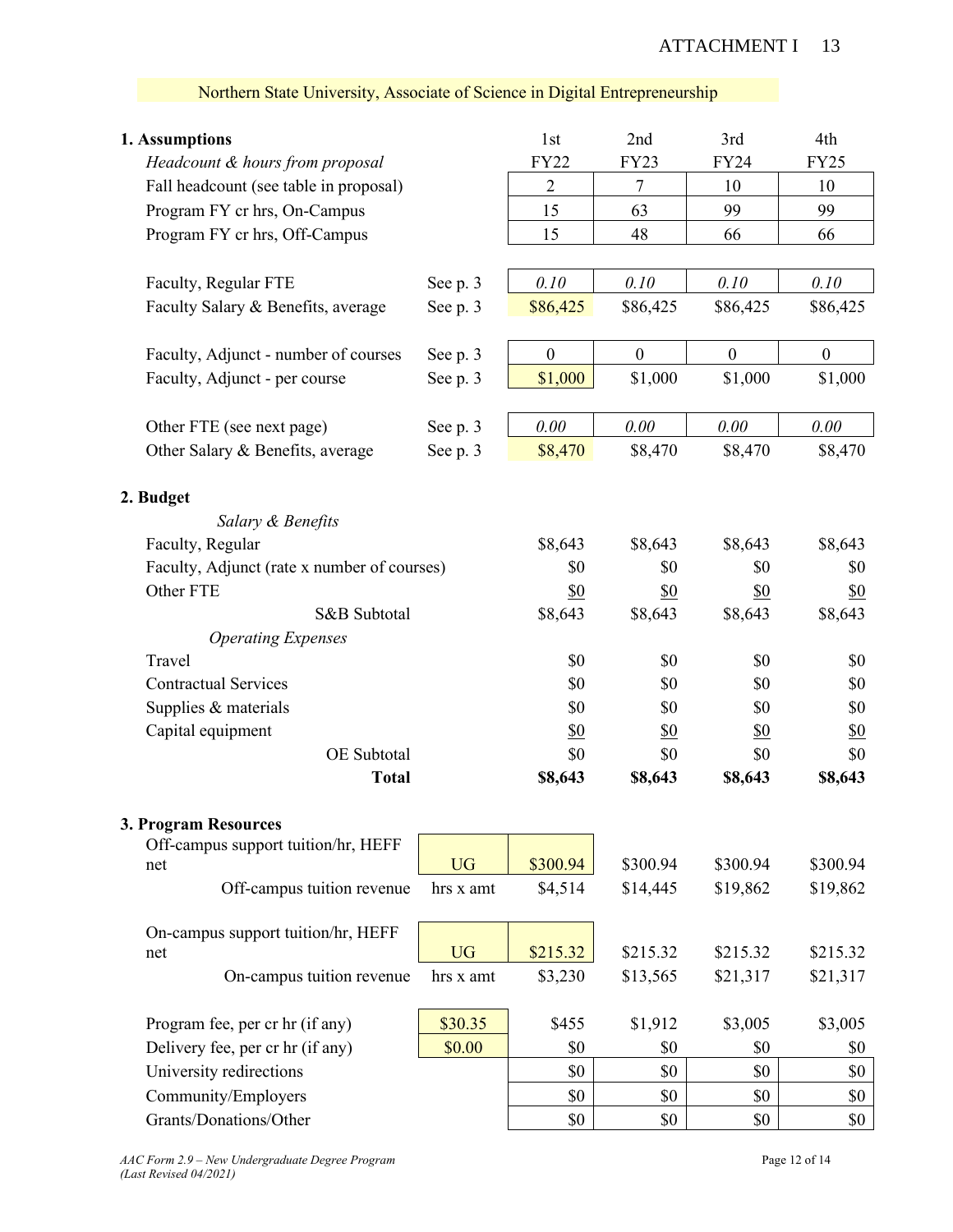#### ATTACHMENT I 14

| <b>Total Resources</b>                                                            | \$8,199 | \$29.922 | \$44,183 | \$44,183 |
|-----------------------------------------------------------------------------------|---------|----------|----------|----------|
| <b>Resources Over (Under) Budget</b>                                              | (S444)  | \$21.279 | \$35,540 | \$35,540 |
| Provide a summary of the program costs and resources in the new program proposal. |         |          |          |          |

Estimated Salary & Benefits per FTE Faculty Other Estimated salary (average) - explain below \$68,000 \$0 University's variable benefits rate (see below)  $\begin{array}{|c|c|c|c|c|c|c|c|c|} \hline 0.1464 & 0.1464 \hline \end{array}$ 

Variable benefits  $\qquad$   $\qquad$   $\qquad$   $\qquad$   $\qquad$   $\qquad$   $\qquad$   $\qquad$   $\qquad$   $\qquad$   $\qquad$   $\qquad$   $\qquad$   $\qquad$   $\qquad$   $\qquad$   $\qquad$   $\qquad$   $\qquad$   $\qquad$   $\qquad$   $\qquad$   $\qquad$   $\qquad$   $\qquad$   $\qquad$   $\qquad$   $\qquad$   $\qquad$   $\qquad$   $\qquad$   $\qquad$   $\qquad$   $\qquad$  Health insurance/FTE, FY18 \$8,470 \$8,470 *Average S&B* \$86,425 \$8,470

Explain faculty used to develop the average salary & fiscal year salaries used. Enter amount above.

We are not including any faculty salary for this program as the courses are already being offered by the university and are included in other programs within the School of Business.

Explain adjunct faculty costs used in table:

N/A

Explain other [for example, CSA or exempt] salary & benefits. Enter amount above. N/A

Summarize the operating expenses shown in the table: We do not expect to incur any additional operating expenses.

Summarize resources available to support the new program (redirection, donations, grants, etc). These classes are already offered by the university and included in other programs within the School of Business.

*State-support: Change cell on page 1 to use the UG or GR net amount.*